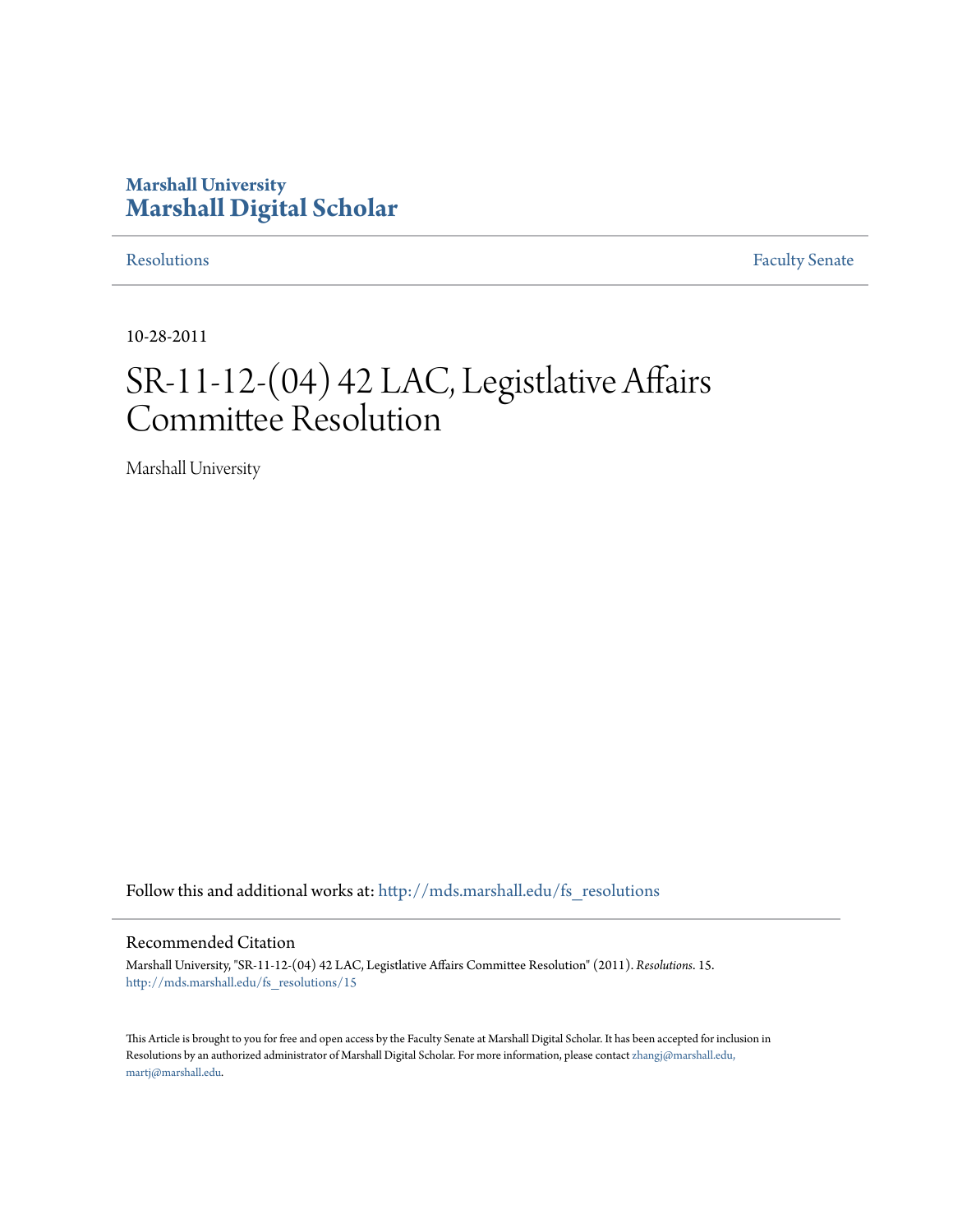## **LEGISLATIVE AFFAIRS COMMITTEE RESOLUTION**

### **SR-11-12-(04) 42 LAC**

Resolves that the Faculty Senate endorse the attached, West Virginia Advisory Council of Faculty 2011- 2012 Issues, "Moving West Virginia Forward".

## **RATIONALE:**

Endorsement and support of the attached will show solidarity among the colleges and universities regarding important issues.

## **FACULTY SENATE CHAIR:**

| APPROVED BY THE             |                                          |
|-----------------------------|------------------------------------------|
| FACULTY SENATE: Cam Elamnet | DATE:                                    |
|                             |                                          |
| DISAPPROVED BY THE          |                                          |
| FACULTY SENATE:             | DATE:                                    |
|                             |                                          |
| UNIVERSITY PRESIDENT.       |                                          |
|                             |                                          |
| READ:                       | DATE: $\frac{\chi}{2}/\frac{\chi}{\chi}$ |
|                             |                                          |
| <b>COMMENTS:</b>            |                                          |
|                             |                                          |
|                             |                                          |
|                             |                                          |
|                             |                                          |